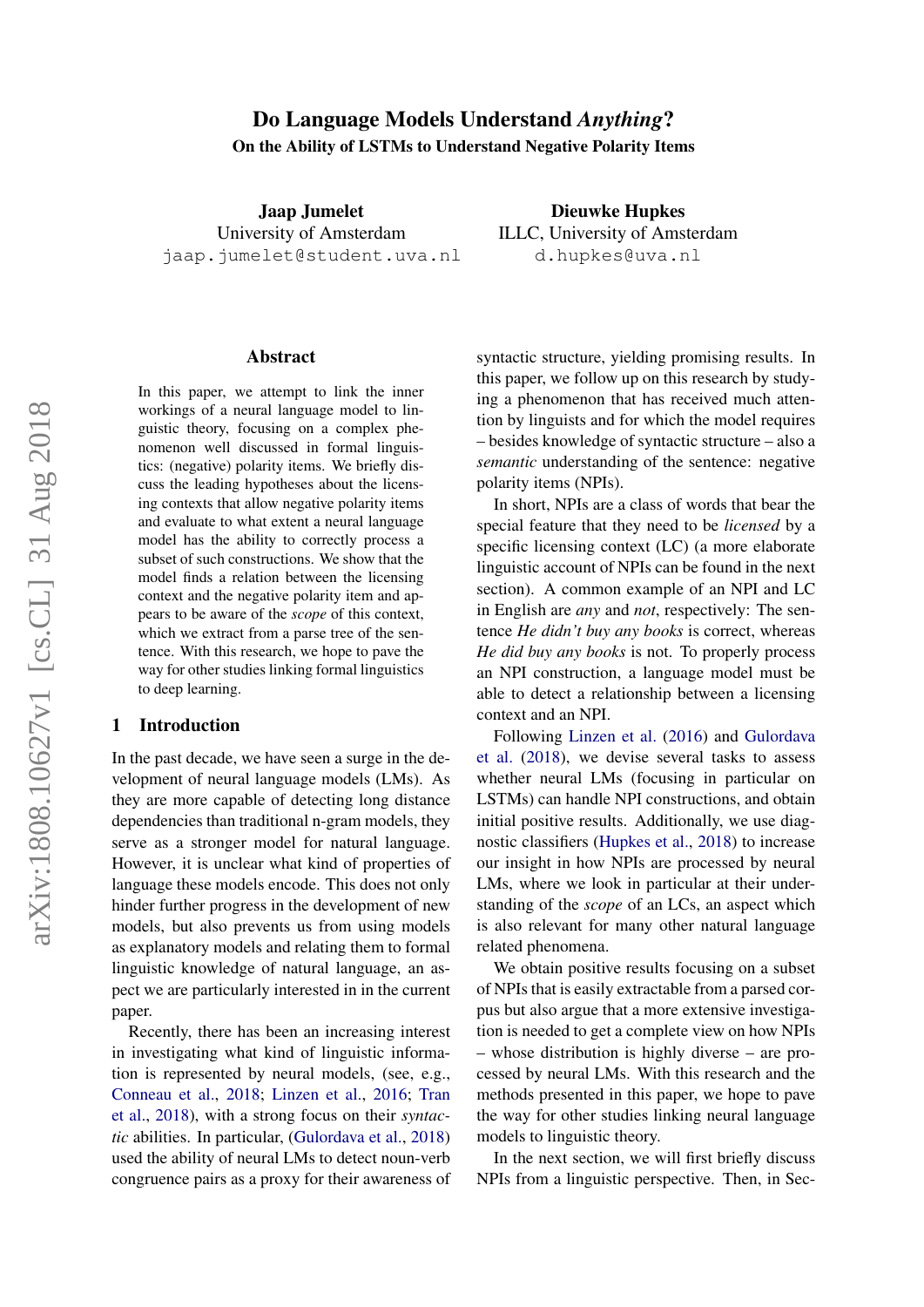tion [3,](#page-2-0) we provide the setup of our experiments and describe how we extracted NPI sentences from a parsed corpus. In Section [4,](#page-2-1) we describe the setup and results of an experiment in which we compare the grammaticality of NPI sentences with and without a licensing context, using the probabilities assigned by the LM. Our second experiment is outlined in Section [5,](#page-6-0) in which we describe a method for scope detection on the basis of the intermediate sentence embeddings. We conclude our findings in Section [6.](#page-7-0)

# <span id="page-1-0"></span>2 Negative Polarity Items

NPIs are a complex yet very common linguistic phenomenon, reported to be found in at least 40 different languages [\(Haspelmath,](#page-8-3) [1997\)](#page-8-3). The complexity of NPIs lies mostly in the highly idiosyncratic nature of the different types of items and licensing contexts. Commonly, NPIs occur in contexts that are related to negation and modalities, but they can also appear in imperatives, questions and other types of contexts and sentences. This broad range of context types makes it challenging to find a common feature of these contexts, and no overarching theory that describes when NPIs can or cannot occur yet exists [\(Barker,](#page-8-4) [2018\)](#page-8-4). In this section, we provide a brief overview of several hypotheses about the different contexts in which NPIs can occur, as well as examples that illustrate that none of these theories are complete in their own regard. An extensive description of these theories can be found in [Giannaki](#page-8-5)[dou](#page-8-5) [\(2008\)](#page-8-5), [Hoeksema](#page-8-6) [\(2012\)](#page-8-6), and [Barker](#page-8-4) [\(2018\)](#page-8-4), from which most of the example sentences were taken. These sentences are also collected in Table [1.](#page-2-2)

Entailment A downward entailing context is a context that licenses entailment to a subset of the initial clause. For example, *Every* is downward entailing, as *Every* [ *student* ] *left* entails that *Every* [ *tall student* ] *left*. [Ladusaw](#page-9-2) [\(1980\)](#page-9-2) hypothesize that NPIs are licensed by downward entailing contexts. Rewriting the previous example to *Every* [ *student with any sense* ] *left* yields a valid expression, contrary to the same sentence with the upward entailing context *some*: *Some* [*student with any sense* ] *left*. An example of a non-downward entailing context that is a valid NPI licensor is *most*.

Non-veridicality A context is non-veridical when the truth value of a proposition (*veridicality*) that occurs inside its scope cannot be inferred. An example is the word *doubt*: the sentence *Ann doubts that Bill ate some fish* does not entail *Bill ate some fish*. [Giannakidou](#page-8-7) [\(1994\)](#page-8-7) hypothesizes that NPIs are licensed only in non-veridical contexts, which correctly predicts that *doubt* is a valid licensing context: *Ann doubts that Bill ate any fish*. A counterexample to this hypothesis is the context that is raised by the veridical operator *only*: *Only Bob ate fish* entails *Bob ate fish*, but also licenses *Only Bob ate any fish* [\(Barker,](#page-8-4) [2018\)](#page-8-4).

#### 2.1 Related constructions

Two grammatical constructions that are closely related to NPIs are Free Choice Items (FCIs) and Positive Polarity Items (PPIs).

Free Choice Items FCIs inhibit a property called *freedom of choice* [\(Vendler,](#page-9-3) [1967\)](#page-9-3), and are licensed in contexts of generic or habitual sentences and modal verbs. An example of such a construction is the generic sentence *Any cat hunts mice*, in which *any* is an FCI. Note that *any* in this case is not licensed by negation, modality, or any of the other licensing contexts for NPIs. English is one of several languages in which a word can be both an FCI and NPI, such as the most common example *any*. Although this research does not focus on FCIs, it is important to note that the somewhat similar distributions of NPIs and FCIs can severely complicate the diagnosis whether we are dealing with an NPI or an FCI.

Positive Polarity Items PPIs are a class of words that are thought to bear the property of scoping above negation [\(Giannakidou,](#page-8-5) [2008\)](#page-8-5). Similar to NPIs their contexts are highly idiosyncratic, and the exact nature of their distribution is hard to define. PPIs need to be situated in a veridical (often affirmative) context, and can therefore be considered a counterpart to the class of NPIs. A common example of a PPI is *some*, and the variations thereon. It is shown by [Giannakidou](#page-8-5) [\(2008\)](#page-8-5) that there exist multiple interpretations of *some*, influenced by its intonation. The emphatic variant is considered to be a PPI that scopes above negation, while the non-emphatic *some* is interpreted as a regular indefinite article (such as *a*).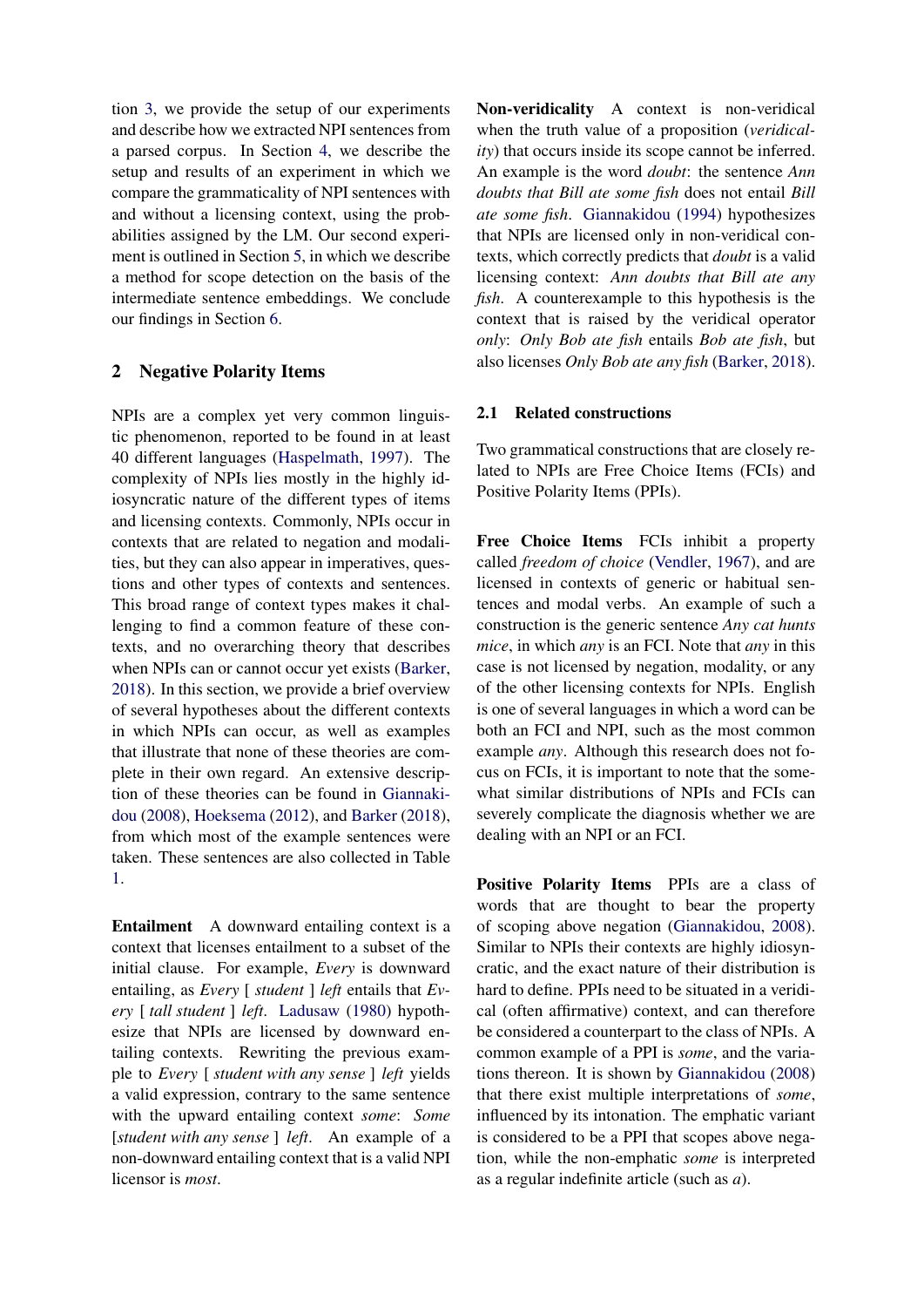|                                                             | Context type       |
|-------------------------------------------------------------|--------------------|
| 1. Every $\lceil$ student with any sense $\lceil$ left      | Downward entailing |
| 2. Ann doubts that $\lceil$ Bill ever ate any fish $\rceil$ | Non-veridical      |
| 3. I don't $\lceil$ have <b>any</b> potatoes $\rceil$       | Downward entailing |
| 4. [Did you see anybody ] $\frac{2}{3}$                     | Questions          |

<span id="page-2-2"></span>Table 1: Various example sentences containing NPI constructions. The licensing context scope is denoted by square brackets, the NPI itself in boldface, and the licensing operator is underlined. In our experiments we focus mostly on sentences that are similar to sentence 3.

# <span id="page-2-0"></span>3 Experimental Setup

Our experimental setup consists of 2 phases: first we extract the relevant sentences and NPI constructions from a corpus, and then, after passing the sentences through an LM, we apply several diagnostic tasks to them.

#### 3.1 NPI extraction

For extraction we used the parsed Google Books corpus [\(Michel et al.,](#page-9-4) [2011\)](#page-9-4).

We focus on the most common NPI pairs, in which the NPI *any* (or any variation thereon) is licensed by a negative operator (*not*, *n't*, *never*, or *nobody*), as they can reliably be extracted from a parsed corpus. As variations of *any* we consider *anybody*, *anyone*, *anymore*, *anything*, *anytime*, and *anywhere* (7 in total including *any*).

We first identify candidate NPI-LC relations looking only at the surface form of the sentence, by selecting sentences that contain the appropriate lexical items. We use this as a pre-filtering step for our second method, in which we extract specific subtrees given the parse tree of the sentence. We consider 6 different subtrees, that are shown in Table [2.](#page-3-0)

An example of such a subtree that licenses an NPI is the following:



which could, for instance, be a subtree of the parse tree of *Bill did not buy any books*. In this subtree, the scope of the licensor *not* encompasses the VP of the sentence. We use this scope to pinpoint the exact range in which an NPI can reside.

Once all NPI constructions have been extracted, we are able to gain more insight in the distance

Distance between LC and NPI  $10<sup>4</sup>$  $10<sup>2</sup>$  $10<sup>2</sup>$ 1 2 3 4 5 6 7 8 9 1011 1213 1415 1617 1819 20

<span id="page-2-3"></span>Figure 1: Distribution of distances between NPI and licensing context. Note the log scale on the y-axis.

between the licensing operator and an NPI, which we plot in Figure [1.](#page-2-3) Note the use of a log scale on the y-axis: in the majority of the constructions (47.2%) the LC and NPI are situated only 2 positions from each other.

## 3.2 Model

For all our experiments, we use a pretrained 2 layer LSTM language model with 650 hidden units made available by [Gulordava et al.](#page-8-1)  $(2018).<sup>1</sup>$  $(2018).<sup>1</sup>$  $(2018).<sup>1</sup>$  $(2018).<sup>1</sup>$ For all tests we used an average hidden final state as initialization, which is computed by passing all sentences in our corpus to the LM, and averaging the hidden states that are returned at the end of each sentence.

We use two different methods to assess the LSTMs ability to handle NPI constructions, which we will discuss in the next two sections: one that is based on the probabilities that are returned by the LM, and one based on its internal activations.

# <span id="page-2-1"></span>4 Sentence Grammaticality

In our first series of experiments, we focus on the probabilities that are assigned by the model to dif-

<span id="page-2-4"></span><sup>1</sup>[github.com/facebookresearch/](github.com/facebookresearch/colorlessgreenRNNs/tree/master/data) [colorlessgreenRNNs/tree/master/data](github.com/facebookresearch/colorlessgreenRNNs/tree/master/data)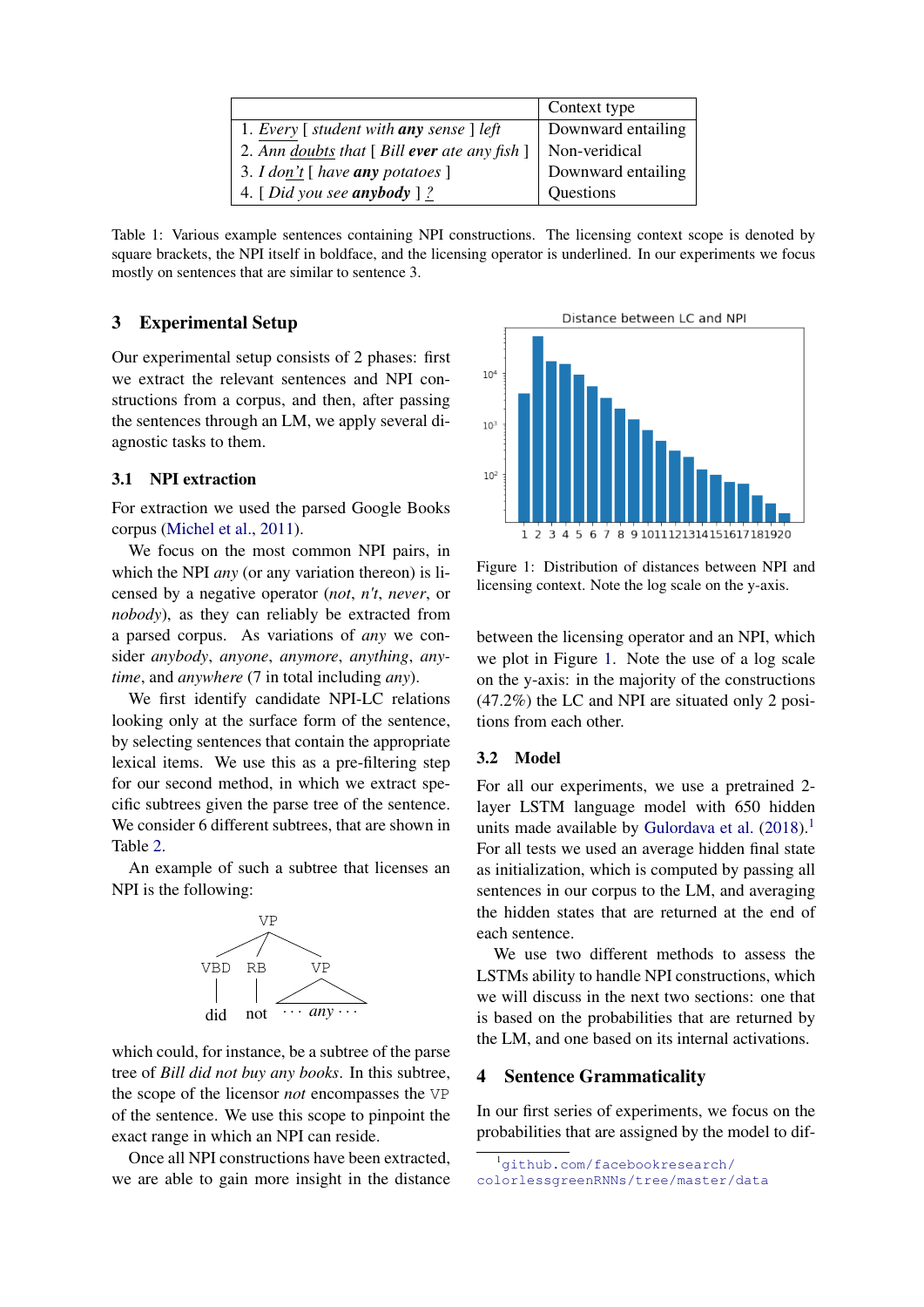| Construction                                                                        | #          | $(\% / \text{corpus})$ |
|-------------------------------------------------------------------------------------|------------|------------------------|
| All corpus sentences                                                                | 11.213.916 |                        |
| Containing any variation of <i>any</i>                                              | 301.836    | $(2.69\%)$             |
| Licensed by negative operator                                                       | 123.683    | $(1.10\%)$             |
| Detected by subtree extractor                                                       | 112.299    | $(1.00\%)$             |
| 1. (VP (VP $RB$ [VP]))                                                              | 70.017     |                        |
| He did $n't$ [ have <b>any</b> trouble going along ].                               |            |                        |
| 2. (VP (MD $RB$ [VP]))                                                              | 27.698     |                        |
| I could not $\lceil$ let <b>anything</b> happen to either of them $\rceil$ .        |            |                        |
| 3. (VP (VP $RB$ [NP/PP/ADJP]))                                                      | 8708       |                        |
| "There was n't $\lceil$ any doubt in his mind who was preeminent $\lceil$ ."        |            |                        |
| 4. (VP (NP $RB$ [VP]))                                                              | 3564       |                        |
| Those words never $[$ lead to <b>anything</b> good $].$                             |            |                        |
| $5.$ (S (RB [S/SBAR]))                                                              | 1347       |                        |
| The trick is not $[$ to process any of the information I encounter $]$ .            |            |                        |
| 6. $(RB [NP/PP ADVP])$                                                              | 930        |                        |
| There was not $\lceil a \rceil$ atrace of water <b>anywhere</b> $\lceil a \rceil$ . |            |                        |

<span id="page-3-0"></span>Table 2: Various sentence constructions and their counts that were extracted from the corpus. Similar verb POS tags are grouped under VP, except for modal verbs (MD). LC scope is denoted by square brackets.

ferent sequences. More specifically, we compare the exponent of the normalized negative log probability (also referred to as *perplexity*) of different sentences. The lower the perplexity score of a sentence is, the better a model was able to predict its tokens.

## 4.1 Rewriting sentences

While studying perplexity scores of individual sentences is not very informative, comparing perplexity scores of similar sentences can provide information about which sentence is preferred by the model. We exploit this by comparing the negative polarity sentences in our corpus with an ungrammatical counterpart, that is created by removing or rewriting the licensing context.<sup>[2](#page-3-1)</sup>

To account for the potential effect of rewriting the sentence, we also consider the sentences that originate from replacing the NPI in the original and rewritten sentence with its positive counterpart. In other words, we replace the variations of *any* by those of *some*: *anything* becomes *something*, *anywhere* becomes *somewhere*, etc. We refer to these 4 conditions with the terms NPI*neg*, NPI*pos*, PPI*neg* and PPI*pos*:

| $NPI_{neg}$ :                   | Bill did not buy any books    |
|---------------------------------|-------------------------------|
| $NPI_{pos}$ :                   | * Bill did buy any books      |
| $PPI_{neq}:$                    | # Bill did not buy some books |
| $\mathsf{PPI}_{\mathit{pos}}$ : | Bill did buy some books       |

PPI*neg* would be correct when interpreting *some* as indefinite article (*non-emphatic some*). In our setup, NPI*neg* always refers to the original sentence, as we always use a sentence containing an NPI in a negative context as starting point. Of the 7 *any* variations, *anymore* is the only one without a PPI counterpart, and these sentences are therefore not considered for this comparison.

#### 4.2 Comparing sentences

For all sentences, we compute the perplexity of the original sentence, as well as the perplexity of the 3 rewritten versions of it. To discard any influence that the removal of the licensing operator might have on its continuation after the occurrence of the NPI, we compute the perplexity of the sentence up to and including the position of the NPI. I.e., in the example of *Bill did not buy any books* the word *books* would not be taken into account when computing the perplexity.

In addition to perplexity, we also consider the conditional probabilities of the PPIs and NPIs, given the preceding sentence.<sup>[3](#page-3-2)</sup> For example, for

<span id="page-3-1"></span><sup>2</sup>*Not* and *never* are removed, *nobody* is rewritten to *everybody*.

<span id="page-3-2"></span><sup>&</sup>lt;sup>3</sup>We also considered the SLOR score [\(Pauls and Klein,](#page-9-5)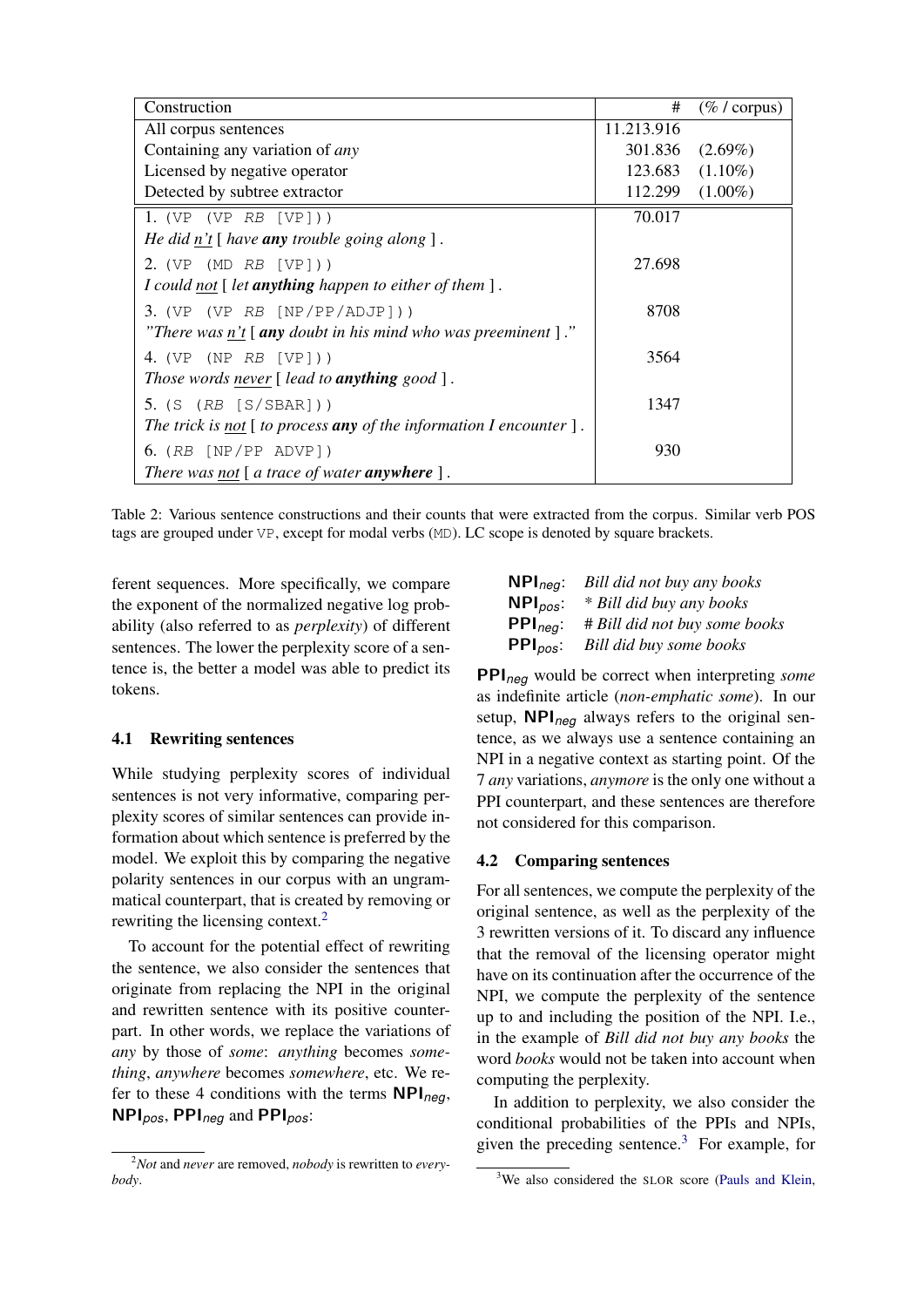NPI*neg* we would then compute *P(any* | *Bill did not buy)*.

## 4.3 Expectations

We posit the following hypotheses about the outcome of the experiments.

- $PP(NPI_{\text{neq}})$  <  $PP(NPI_{\text{pos}})$ : We expect an NPI construction to have a lower perplexity than the rewritten sentence in which the licensing operator has been removed.
- $PP(\text{PPI}_{pos}) < PP(\text{PPI}_{neg})$ : Similarly, we expect a PPI to be preferred in the positive counterpart of the sentence, in which no licensing operator occurs.
- $PP(NPI_{neq})$  <  $PP(PPI_{neq})$ : We expect an NPI to be preferred to a PPI inside a negative context.
- $PP(\text{PPI}_{pos})$  <  $PP(\text{NPI}_{pos})$ : We expect the opposite once the licensor for this context has been removed.

## 4.4 Results

In Figure [2,](#page-4-0) we plot the distribution of the perplexity scores for each sentence type. The perplexities of the original and rewritten sentence without the NPI are indicated by SEN*neg* and SEN*pos*, respectively. This figure shows that the original sentences have the lowest perplexity, whereas the NPIs in a positive context are deemed most improbable by the model.

More insightful we consider Figure [3,](#page-5-0) in which we plot the distribution of the relative differences of the perplexity scores and conditional probabilities for each of the above mentioned comparisons, and we report the percentage of sentences that complied with our hypotheses. The relative difference between two values  $a$  and  $b$ , given by  $(a - b)/((a + b)/2)$ , neatly maps each value pair in a window between -2 ( $a \ll b$ ) and 2 ( $a \gg b$ ), thereby providing a better insight in the difference between two arrays of scores. We highlight some of the previously mentioned comparisons below.



<span id="page-4-0"></span>Figure 2: Distribution of perplexity scores for all the sentences.

 $PP(NPI_{neg}) < PP(NPI_{pos})$  From Figure [3](#page-5-0) it is clear that the model has a very strong preference for NPIs to reside inside the negative scope, an observation that is supported by both the perplexity and probability scores. While observable in both plots, this preference is most clearly visible when considering conditional probabilities: the high peak shows that the difference between the probabilities is the most defined of all comparisons that we made.

 $PP(NPI_{neg}) < PP(PPI_{neg})$  The model has a strong preference for NPIs over PPIs inside negative scope, although this effect is slightly less prevalent in the perplexity scores. This might be partly due to the fact that there exist interpretations for *some* inside negative scope that are correct (the non-emphatic *some*, as described in Section [2\)](#page-1-0). When looking solely at the conditional probabilities the preference becomes clearer, showing similar behavior to the difference between NPI*neg* and NPI*pos*.

 $PP(NPI<sub>nea</sub>) < PP(PPI<sub>pos</sub>)$  The original sentences with NPIs are strongly preferred over the rewritten sentences with PPIs, which indicates that the rewriting in general leads to less probable sentences. This finding is confirmed by comparing the perplexities of the original and rewritten sentence *without* the NPI or PPI (dotted line in the left plot in Figure [3\)](#page-5-0): the original sentence containing the licensing context has a lower perplexity than the rewritten sentence in 92.7% of the cases. The profile of the differences between the 2 sentences is somewhat similar to the other comparisons in which the negative context is preferred. Given that

[<sup>2012\)</sup>](#page-9-5), that was shown in [\(Lau et al.,](#page-9-6) [2017\)](#page-9-6) to have a strong correlation with human grammaticality judgments. The SLOR score can be seen as a perplexity score that is normalized by the average unigram probability of the sentence. It turned out, however, that this score had such a strong correlation with the perplexity scores (Spearman's  $\rho$  of -0.66, Kendall's  $\tau$  of -0.54), that we omitted a further analysis of the outcome.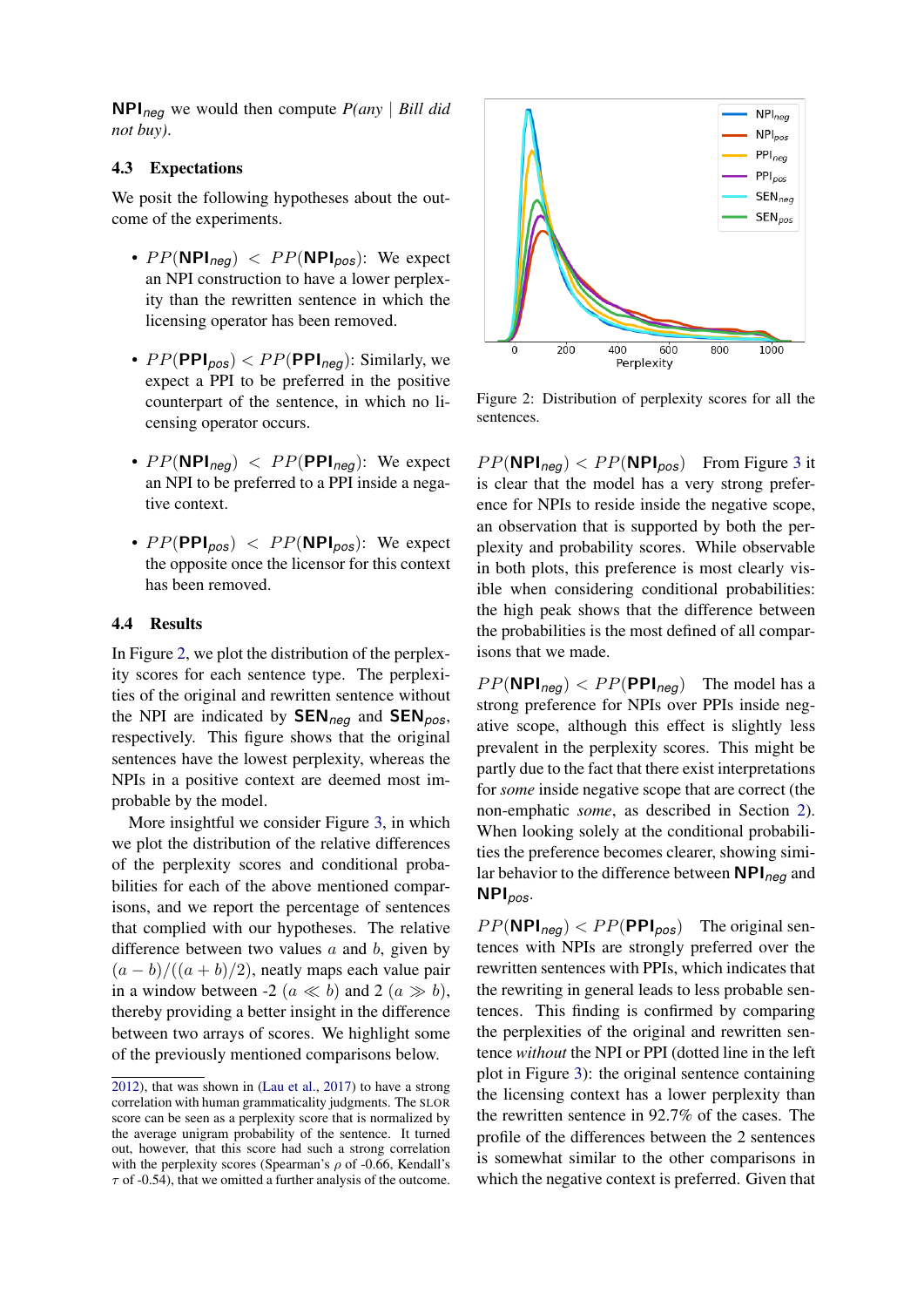

Figure 3: Results of perplexity and conditional probability tests. For perplexity a lower score is better, for probability a higher score is better. The plots denote the distribution of the relative differences between the scores of the 6 sentence pairs that are considered.

the considered sentences were taken from natural data, it is not entirely unsurprising that removing or rewriting a scope operator has a negative impact on the probability of the rest of the sentence. This observation, however, does urge care when running experiments like this.

 $PP(\text{PPI}_{\text{pos}}) < PP(\text{NPI}_{\text{pos}})$  When comparing NPIs and PPIs in the rewritten sentences, it turns out that the model does show a clear preference that is not entirely due to a less probable rewriting step. Both the perplexity (17.3%) and probability (19.1%) show that the NPI did in fact strongly depend on the presence of the licensing operator, and not on other words that it was surrounded with. The model is thus able to pick up a signal that makes it prefer a PPI to an NPI in a positive context, even if that positive context was obtained by rewriting it from a negative context.

 $PP(PPI_{\text{neq}})$  <  $PP(NPI_{\text{pos}})$  PPIs in a negative context are strongly preferred to NPIs in a faulty positive context: a lower perplexity was assigned to NPI*pos* in only 3.6% of the cases. This shows that the model is less strict on the allowed context for PPIs, which might be related to the non-emphatic variant of *some*, as mentioned before.

<span id="page-5-0"></span> $PP(\text{PPI}_{\text{neg}}) < PP(\text{PPI}_{\text{pos}})$  A surprising result is the higher perplexity that is assigned to PPIs inside the original negative context compared to PPIs in the rewritten sentence, which is opposite to what we hypothesized. It is especially remarkable considering the fact that the conditional probability indicates an opposite result (at only 30.1% preference for the original sentence). Once more the outcome of the perplexity comparison might partly be due to the rewriting resulting in a less probable sentence. When solely looking at the conditional probability score, however, we can conclude that the model has a preference for PPIs to reside in positive contexts.

Long distances As shown in Figure [1,](#page-2-3) most distances between the LC and the NPI are rather short. It might therefore be useful to look at the performance of the model on sentences that contain longer distance dependencies. In Figure [4](#page-6-1) the outcomes of the conditional probability task are split out on the distance between the LC and the NPI.

From this plot it follows that the shorter dependencies were mostly responsible for the outcome of our hypotheses. The significant differences between the original sentence and the rewritten sen-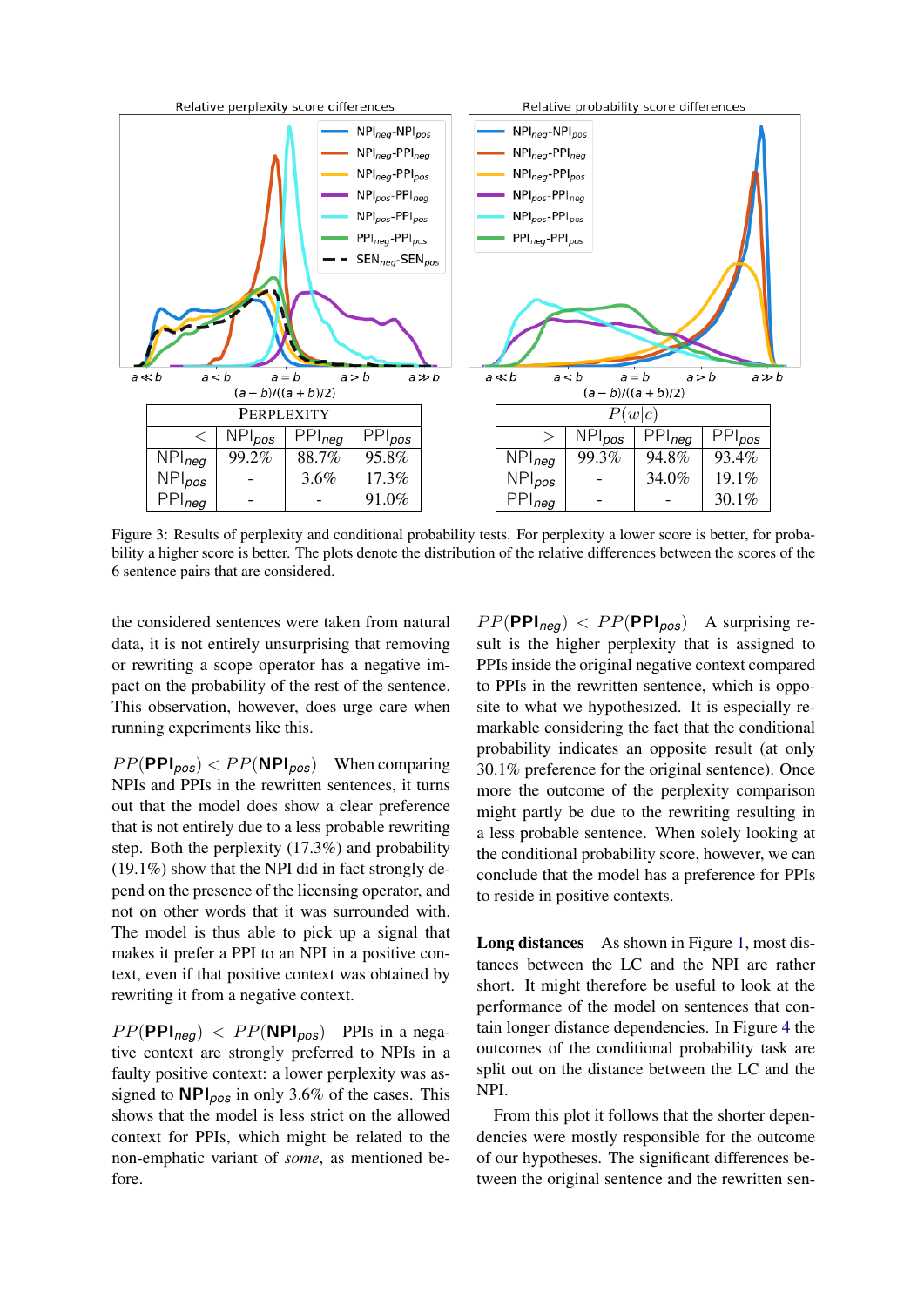

<span id="page-6-1"></span>Figure 4: Outcomes for the conditional probability task, split out on the distance between licensing context and NPI. The averages that are reported in Figure [3](#page-5-0) are denoted by the dotted lines.

tences NPI*pos* and PPI*neg* becomes less defined when the distance is increased.

This might be partly due to the lower occurrence of these constructions: 47.2% of the sentences in our corpus are situated only 2 positions from each other. Moreover, it would be interesting to see how this behavior matches with that of human judgments.

Conclusion We conclude that the LM is able to detect a signal that indicates a strong relationship between an NPI and its licensing context. By comparing the scores between equivalent sentence constructions we were able to account for possible biases of the model, and showed that the output of the model complied with our own hypotheses in almost all cases.

#### <span id="page-6-0"></span>5 Scope detection

In the previous section, we assessed the ability of a neural LM to handle NPI constructions, based on the probabilities returned by the LM. In the current section, we focus on the hidden states that the LM uses to arrive at a probability distribution over the vocabulary. In particular, we focus on the *scope* of the licensing operator, which determines where an NPI can occur.

#### Setup

Using the parse tree extraction method described in Section 3, we annotate all sentences in our corpus with the scope of the licensing operator. Following [Hupkes et al.](#page-8-2) [\(2018\)](#page-8-2), we then train

*diagnostic classifiers* to predict for each word in the sentence whether it is inside the licensing scope. This is done on the basis of the hidden representation of the LM that is obtained after it just processed this word. We differentiate between 5 different labels: pre-licensing scope words (1), the licensing operator (2), words inside the scope (3), the NPI itself (4), and post-licensing scope words (5). The sentence *The man that died didn't have any relatives, but he died peacefully.*, for example, is annotated as follows:

*The*<sub>1</sub> *man*<sub>1</sub> *that*<sub>1</sub> *died*<sub>1</sub> *did*<sub>1</sub> *n't*<sub>2</sub> *have*<sub>3</sub> *any*<sub>4</sub> *relatives*<sup>3</sup> *,*<sup>5</sup> *but*<sup>5</sup> *he*<sup>5</sup> *died*<sup>5</sup> *peacefully*<sup>5</sup> *.*<sup>5</sup>

The main positions of interest are the transition from within the licensing scope to the postscope range, and the actual classification of the NPI and LC. Of lesser interest are the pre- and post-licensing scope, as these are both diverse embeddings that do not depend directly on the licensing context itself.

We train our model on the intermediate hidden states of the final layer of the LSTM, using a logistic regression classifier. The decoder of the LM computes the probability distribution over the vocabulary by a linear projection layer from the final hidden state. By using a linear model for classification (such as logistic regression) we can investigate the expressiveness of the hidden state: if the linear model is able to fulfill a classification task, it could be done by the linear decoding layer too.

As a baseline test, we also train a logistic regres-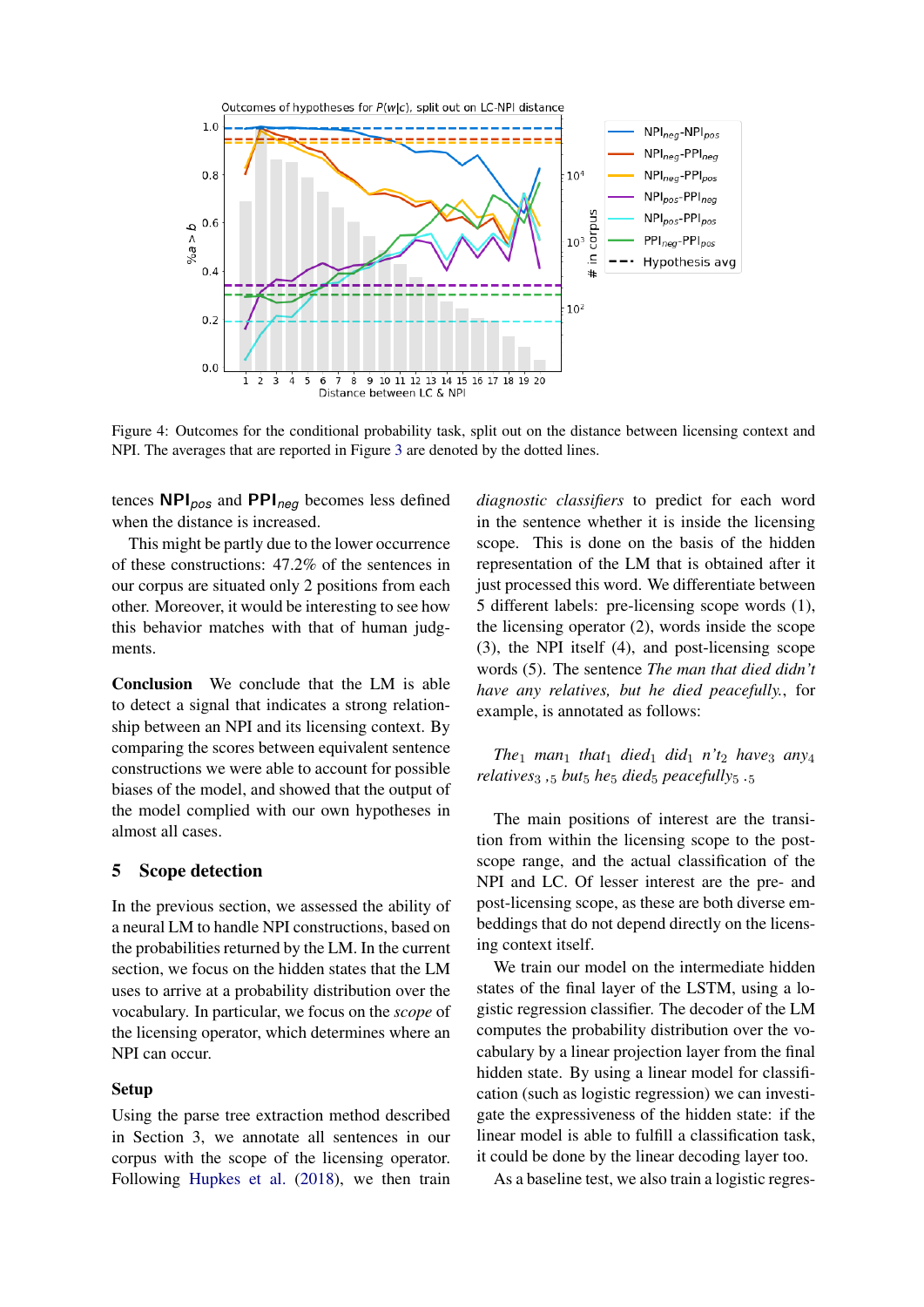sion model on representations that were acquired by an additive model using GloVe word embeddings [\(Pennington et al.,](#page-9-7) [2014\)](#page-9-7). Using these embeddings as a baseline we are able to determine the importance of the language model: if it turns out that the LM does not outperform a simple additive model, this indicates that the LM did not add much syntactic information to the word embeddings themselves (or that no syntactic information is required to solve this task). We used 300 dimensional word embeddings that were trained on the English Wikipedia corpus (as is our own LM).

For both tasks (LM and GloVe) we use a subset of 32k NPI sentences which resulted in a total of 250k data points. We use a split of 90% of the data for training, and the other 10% for testing classification accuracy.

### Results

The classifier trained on the hidden states of the LM achieved an accuracy of **89.7%** on the test set. The model that was trained on the same dataset using the GloVe baseline scored 72.5%, showing that the information that is encoded by the LM does in fact contribute significantly to this task. To provide a more qualitative insight into the power of this classifier, we provide 3 remarkable sentences that were classified accurately by the model. Note the correct transition from licensing scope to post-scope, and the correct classification of the NPI and LC in all sentences here.

- 1. I<sub>1</sub> 'd<sub>1</sub> never<sub>2</sub> seen<sub>3</sub> **anything**<sub>4</sub> like<sub>3</sub> it<sub>3</sub> and<sub>5</sub> it<sub>5</sub> ...<sub>5</sub> was<sub>5</sub> ...<sub>5</sub> beautiful<sub>5</sub> ...5
- 2. " $_1$  I<sub>1</sub> do<sub>1</sub> n't<sub>2</sub> think<sub>3</sub> I<sub>3</sub> 'm<sub>3</sub> going<sub>3</sub> to<sub>3</sub> come<sub>3</sub> to<sub>3</sub> you<sub>3</sub> for<sub>3</sub> reassurance<sub>3</sub> **anymore**<sub>4</sub>  $,5$  " $,5$ Sibyl $_5$  grumbled $_5$ .
- 3. But<sub>1</sub> when<sub>1</sub> it<sub>1</sub> comes<sub>1</sub> to<sub>1</sub> you<sub>1</sub> ,<sub>1</sub> I<sub>1</sub> 'm<sub>1</sub>  $\frac{\text{not}_2}{\text{ataking}_3}$  any<sub>4</sub> more<sub>3</sub> risks<sub>3</sub> than<sub>3</sub> we<sub>3</sub> have $_3$  to<sub>3</sub>  $.5$

We ran a small evaluation on a set of 3000 sentences (47020 tokens), of which 56.8% were classified completely correctly. Using the GloVe classifier only 22.1% of the sentences are classified flawlessly. We describe the classification results in the confusion matrices that are displayed in Figure [5.](#page-8-8)

Looking at the results on the LSTM embeddings, it appears that the post-licensing scope tokens (5) were misclassified most frequently: only 75.2% of those data points were classified correctly. The most common misclassification for this class is class 3: an item inside the licensing scope. This shows that for some sentences it is hard to distinguish the actual border of the licensing scope, although 90.3% of the first postscope embeddings (i.e. the first embedding after the scope has ended) were classified correctly. The lower performance of the model on this class is mostly due to longer sentences in which a large part of the post-licensing scope was classified incorrectly. This causes the model to pick up a noisy signal that trips up the predictions for these tokens. It is promising, however, that the NPIs (4) and licensing operator items (2) themselves are classified with a very high accuracy, as well as the tokens inside the licensing scope (3). When comparing this to the performance on the GloVe embeddings, it turns out that that classifier has a strong bias towards the licensing scope class (3). This highlights the power of the LSTM embeddings, revealing that is not a trivial task at all to correctly classify the boundaries of the context scope. We therefore conclude that the information that is relevant to NPI constructions can be accurately extracted from the sentence representations, and furthermore that our neural LM has a significant positive influence on encoding that structural information.

# <span id="page-7-0"></span>6 Conclusion

We ran several diagnostic tasks to investigate the ability of a neural language model to handle NPIs. From the results on the perplexity task we conclude that the model is capable to detect the relationship between an NPI and the licensing contexts that we considered. We showed that the language model is able to pick up a distinct signal that indicates a strong relationship between a negative polarity item and its licensing context. By comparing the perplexities of the NPI constructions to those of the equivalent PPIs, it follows that removing the licensing operator has a remarkably different effect on the NPIs than on the PPIs. This effect, however, does seem to vanish when the distance between the NPI and licensing context is increased. From our scope detection task it followed that the licensing signal that the LM detects can in fact be extracted from the hidden representations, providing further evidence of the ability of the model in handling NPIs. There are many other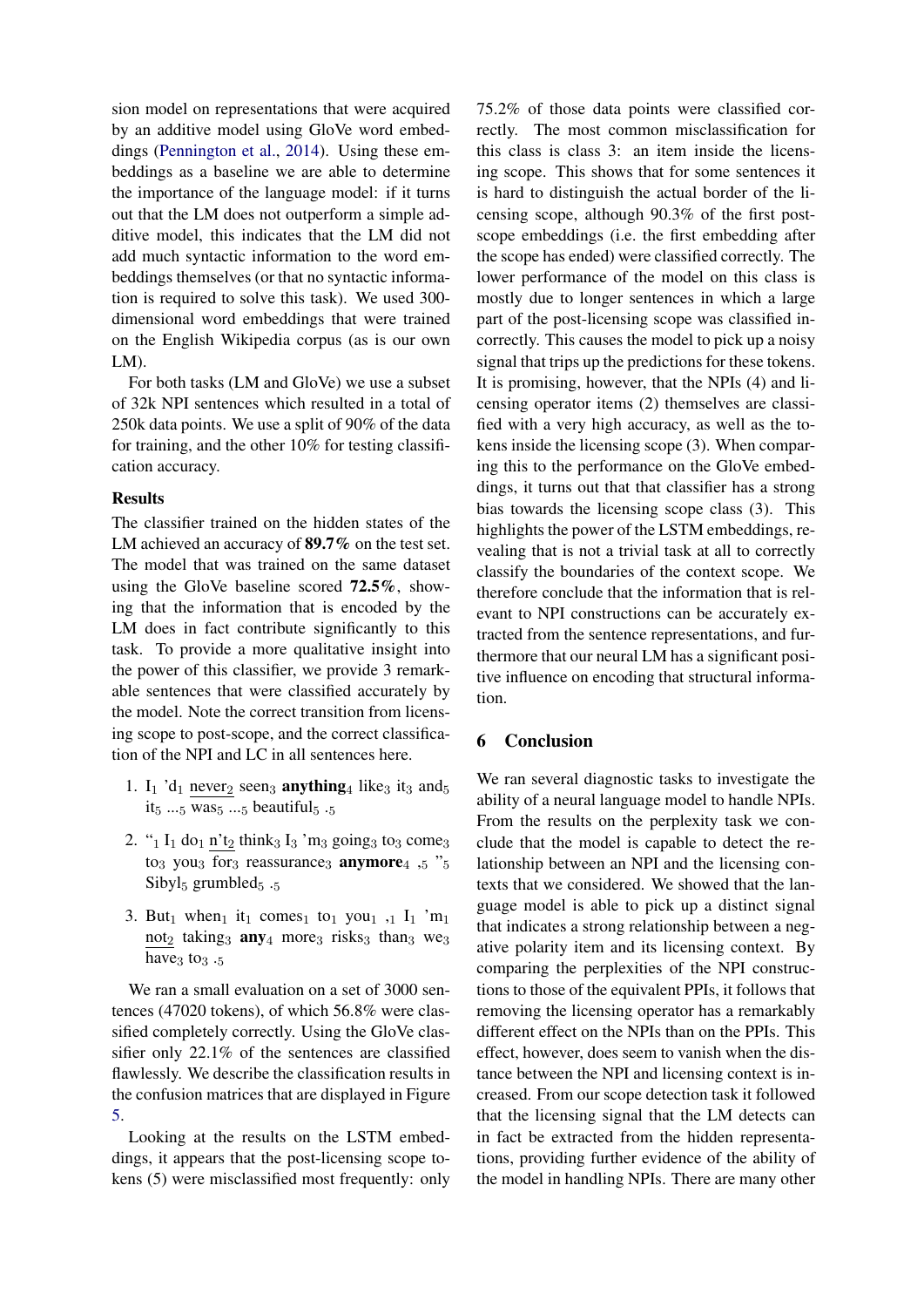| <b>LSTM</b> Embeddings |               |      |       | GloVe embeddings |      |       |               |          |       |          |                |
|------------------------|---------------|------|-------|------------------|------|-------|---------------|----------|-------|----------|----------------|
|                        | Correct label |      |       |                  |      |       | Correct label |          |       |          |                |
| Pred.                  |               | 2    | 3     | 4                | 5    | Pred. |               | 2        | 3     | 4        | $\mathfrak{S}$ |
|                        | 14891         | 83   | 408   | 2                | 760  |       | 11166         | 87       | 1077  | 0        | 249            |
| ◠                      | 203           | 2870 | 42    | 0                | 59   | ◠     | 178           | 1847     | 82    | 0        | $\theta$       |
| 3                      | 850           | 42   | 14555 | 15               | 1286 | 3     | 4708          | 1072     | 14166 | 353      | 4003           |
| 4                      | 13            |      | 32    | 3005             | 44   | 4     | 17            | $\theta$ | 84    | 2669     | 36             |
| 5                      | 520           | 11   | 821   | 0                | 6507 |       | 408           |          | 449   | $\theta$ | 4368           |
| Total                  | 6477          | 3007 | 5858  | 3022             | 8656 | Total | 16477         | 3007     | 15858 | 3022     | 8656           |

Figure 5: Confusion matrices for the scope detection task trained on the embeddings of an LSTM and the averages of GloVe embeddings.

natural language phenomena related to language scope, and we hope that our methods presented here can provide an inspiration for future research, trying to link linguistics theory to neural models.

The setup of our second experiment, for example, would translate easily to the detection of the nuclear scope of quantifiers. In particular, we believe it would be interesting to look at a wider typological range of NPI constructions, and investigate how our diagnostic tasks translate to other types of such constructions. Furthermore, the findings of our experiments could be compared to those of human judgments syntactic gap filling task. These judgments could also provide more insight into the grammaticality of the rewritten sentences.

The hypotheses that are described in Section 2 and several others that are mentioned in the literature on NPIs are strongly based on a specific kind of entailment relation that should hold for the contexts in which NPIs reside. An interesting followup experiment that would provide a stronger link with the literature in formal linguistics on the subject matter, would be based on devising several entailment tasks that are based on the various hypotheses that exists for NPI licensing contexts. It would be interesting to see whether the model is able to detect whether a context is downward entailing, for example, or if it has more difficulty identifying non-veridical contexts. This would then also create a stronger insight in the semantic information that is stored in the encodings of the model. Such experiments would, however, require the creation of a rich artificial dataset, which would give much more control in determining the inner workings of the LSTM, and is perhaps a necessary step to gain a thorough insight in the LM encodings from a linguistic perspective.

## <span id="page-8-8"></span>Acknowledgements

We thank the reviewers, Samira Abnar, and Willem Zuidema for their useful and constructive feedback. DH is funded by the Netherlands Organization for Scientific Research (NWO), through a Gravitation Grant 024.001.006 to the Language in Interaction Consortium.

#### **References**

- <span id="page-8-4"></span>Chris Barker. 2018. Negative polarity as scope marking. *Linguistics and Philosophy*, pages 1–28.
- <span id="page-8-0"></span>Alexis Conneau, German Kruszewski, Guillaume Lample, Loïc Barrault, and Marco Baroni. 2018. What you can cram into a single vector: Probing sentence embeddings for linguistic properties. *arXiv preprint arXiv:1805.01070*.
- <span id="page-8-7"></span>Anastasia Giannakidou. 1994. The semantic licensing of npis and the modern greek subjunctive. *Language and cognition*, 4:55–68.
- <span id="page-8-5"></span>Anastasia Giannakidou. 2008. Negative and positive polarity items: Variation, licensing, and compositionality. In Claudia Maienborn, Klaus von Heusinger, and Paul Porner, editors, *Semantics: An international handbook of natural language meaning. Berlin: Mouton de Gruyter*, pages 1660–1712.
- <span id="page-8-1"></span>Kristina Gulordava, Piotr Bojanowski, Edouard Grave, Tal Linzen, and Marco Baroni. 2018. Colorless green recurrent networks dream hierarchically. pages 1195–1205.
- <span id="page-8-3"></span>M. Haspelmath. 1997. *Indefinite Pronouns*. Oxford Studies in Typology and. Clarendon Press.
- <span id="page-8-6"></span>Jack Hoeksema. 2012. On the natural history of negative polarity items. *Linguistic Analysis*, 38(1):3.
- <span id="page-8-2"></span>Dieuwke Hupkes, Sara Veldhoen, and Willem Zuidema. 2018. Visualisation and 'diagnostic classifiers' reveal how recurrent and recursive neural networks process hierarchical structure. *Journal of Artificial Intelligence Research*, 61:907–926.